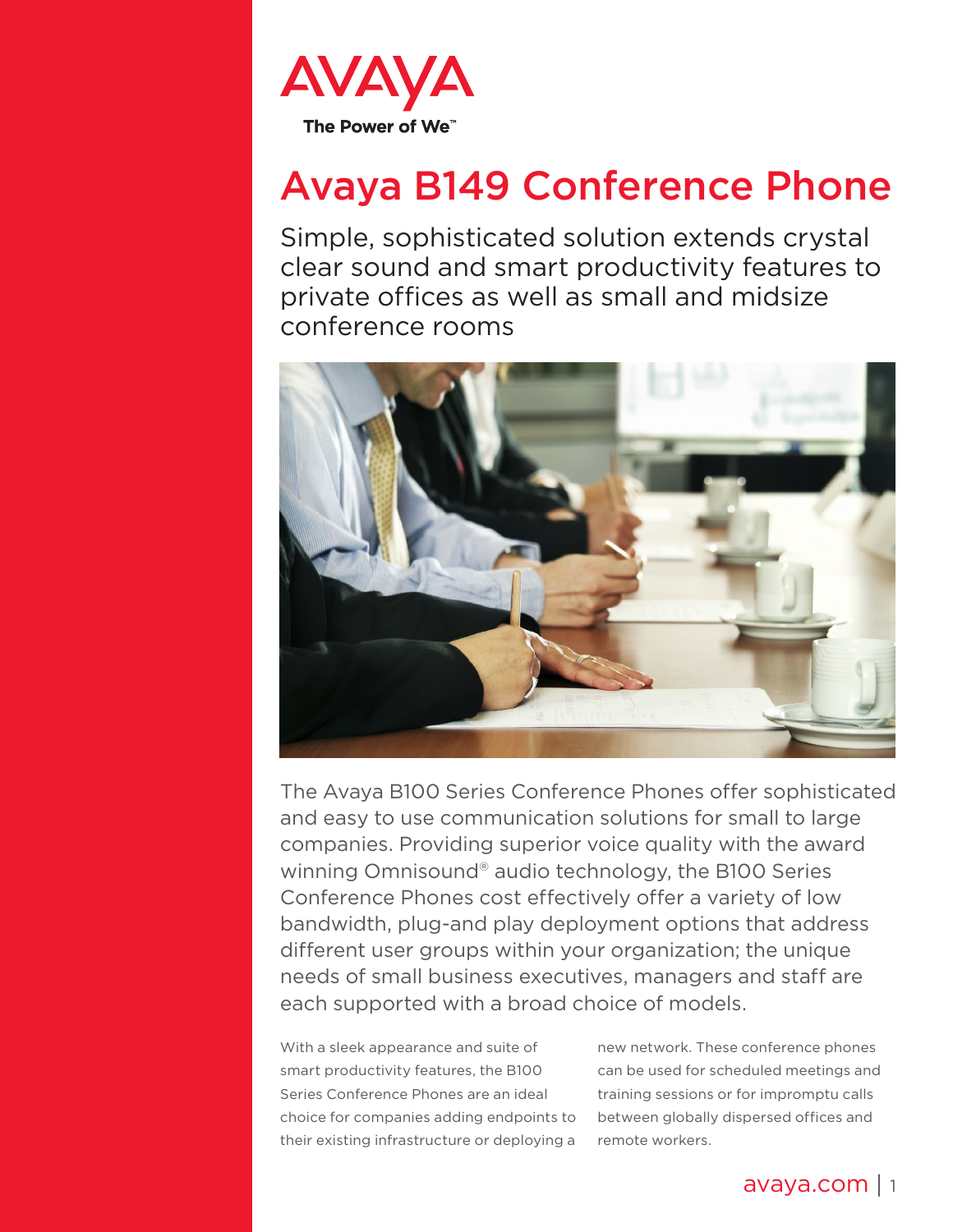

*Avaya B149 Conference Phone*

**Crystal Clear Sound**: Omnisound® audio technology provides clear transmission during meetings – so you and your team don't miss any part of the discussion. Full duplex transmits and receives sound simultaneously to prevent audio clipping; 360° surround sound as well as powerful speakers optimize audio pick-up and broadcasting. Noise suppression filters cut static background noise and an equalizer lets you adjust pitch to suit your preference.

**Plug and Play simplicity**: Connect the Avaya B149 Conference Phone to an analog telephone line and to a power outlet and you are ready to go! Quick and easy. Also included is a conference guide, perfect for making multi-party calls, and a handy phone book to store your key contacts.

#### **Flexibility and Productivity**

**Enhancing Features**: Enhance web conferencing, video and other communications environments. The B149 Conference Phone is a versatile high performer that complements your existing solutions, which can be easily redeployed as your business grows or as needs change.

# The Avaya B149 Conference Phone

Best suited for small to midsize conference rooms with up to 10 people the B149 Conference Phone helps improve employee productivity and collaboration between customers, partners and suppliers with features including:

- OmniSound® powerful crystal clear sound to provide seamless productivity
- A Conference Guide that easily helps you set up group calls with the touch of a button
- Optional expansion microphones that increase range (and number of participants) up to 750 sq ft
- SD-memory card to record your meetings and conference calls for playback or to archive for later use
- A Phone Book for quick access to your key contacts

# Specifications

## AUDIO FEATURES

- OmniSound®.
- Microphone: Omni-directional, 360˚.
- Pickup range: up to 30 m<sup>2</sup> (320 sq ft), > 10 people.
- Volume: 90 db SPL 0.5 m (RMS).
- Frequency response: 200-3400 Hz.
- Equalizer: soft, neutral and bright.

## CONNECTIVITY

- Analog phone connection: modular 6/6 RJ11 to an analog PBX
- Power supply: AC adapter 100-240 V AC/14 V DC, 6 m.
- Expansion microphones: modular 4/4.

#### DIRECTORY

- Phone book: 50 contacts.
- Call groups: 20 groups.

#### RECORDING

• Supports SD memory cards up to 2 GB

#### DIMENSIONS

- Size: Diameter 240 mm, height 77 mm
- Weight: 1 kg.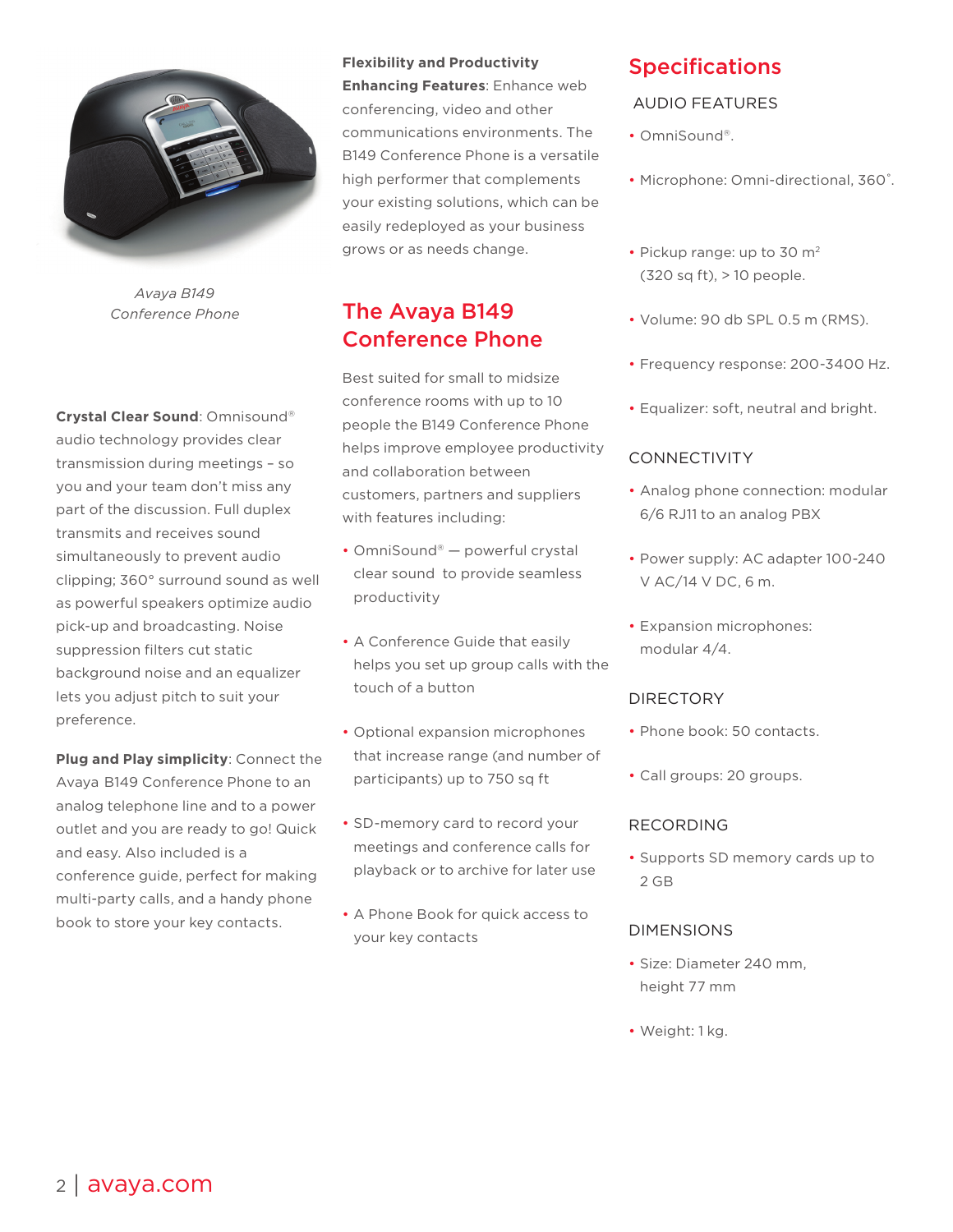## COLOR

• Charcoal black.

## DISPLAY AND KEYPAD

- Display: Illuminated graphics LCD, 128x64.
- Keypad: Alphanumeric 0-9, \*, #, off/F, on, mute, hold, volume up, volume down, 5 buttons for menu navigation, phone book, conference guide.

## PLATFORM SUPPORT

- Avaya IP Office Rls 7.0+
- Avaya Communication Manager Rls 5.0+
- Avaya Communication Server 1000 Rls 6.0+
- Avaya Aura Rls 6.0+

#### LANGUAGE VERSIONS

• User Interface: Danish, English, Finnish, French, Italian, Dutch, Norwegian, Polish, Spanish, Swedish, Turkish, German, Russian.

#### CONTENTS

• B149, AC adapter, dual analog line and power cable

#### OPTIONAL ACCESSORIES

- Expansion microphones extend the voice pickup range from 320 to up to 750 sq ft (30-70 m2).
- Power extension cable
- Security lock and cable
- Wall mounting bracket.

# Learn More

With more than 100 years as a leader in communications, Avaya can help your company maximize productivity with the intelligent communications solutions specific to the needs of your workforce.

To learn more about the B100 Series Conference Phones, contact your Avaya Account Manager, Avaya Authorized Partner or visit **avaya.com** for videos, case studies and other information showcasing Avaya solutions in action. www. avaya.com

With a sleek appearance and suite of smart productivity features, the B100 Series Conference Phones are an ideal choice for companies adding endpoints to their existing infrastructure or deploying a new network.